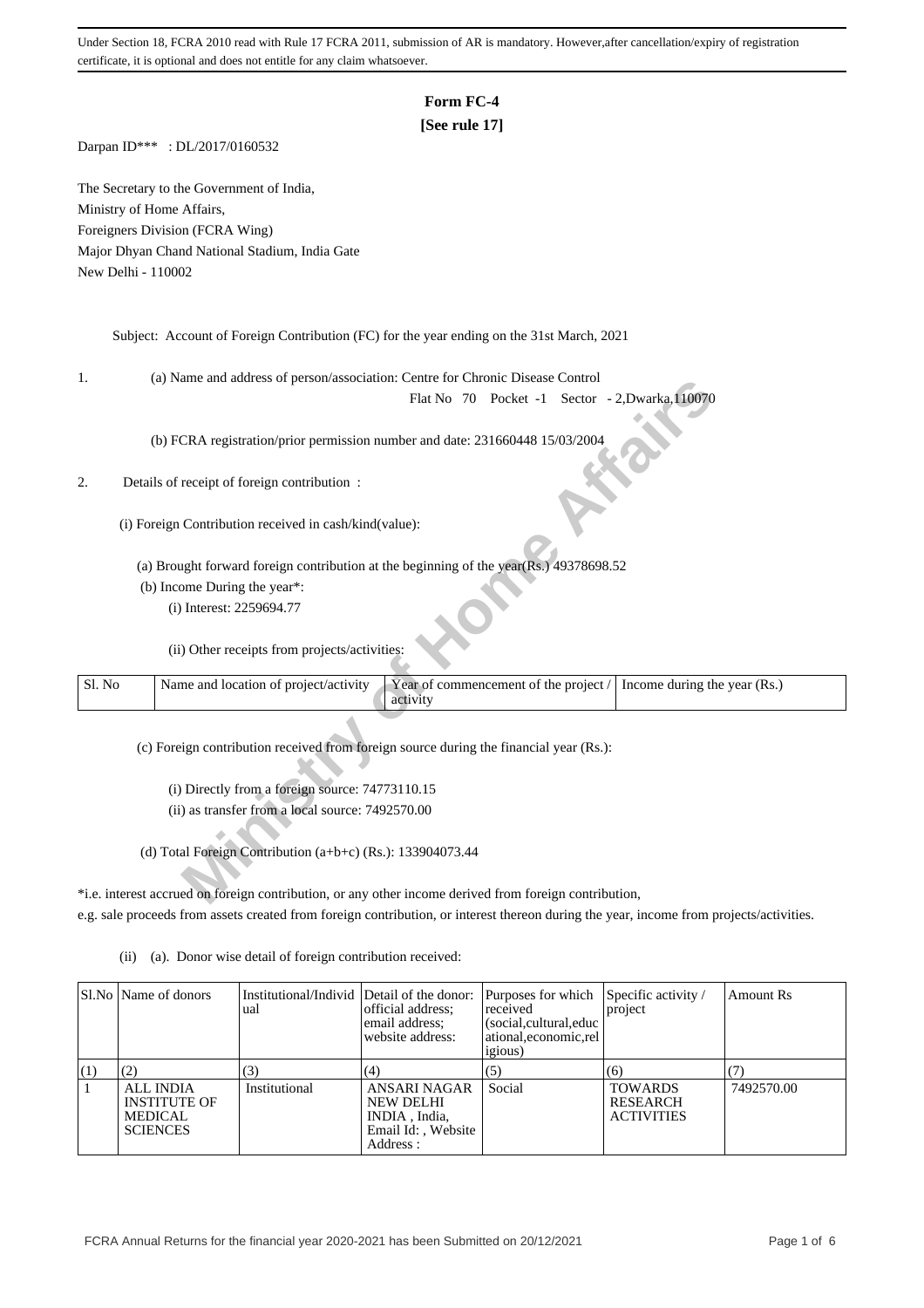|                | Sl.No Name of donors                                                                  | Institutional/Individ<br>ual | Detail of the donor:<br>official address;<br>email address;<br>website address:                                                                                                 | Purposes for which<br>received<br>(social,cultural,educ<br>ational,economic,rel<br>igious) | Specific activity /<br>project                         | <b>Amount Rs</b> |
|----------------|---------------------------------------------------------------------------------------|------------------------------|---------------------------------------------------------------------------------------------------------------------------------------------------------------------------------|--------------------------------------------------------------------------------------------|--------------------------------------------------------|------------------|
| $\overline{c}$ | <b>UNIVERSITY OF</b><br><b>NOTTINGHAM</b>                                             | Institutional                | EAST ATRIUM,<br><b>JUBILEE</b><br><b>CONFERENCE</b><br>CENTRE,<br>TRIUMPH ROAD,<br>NOTTINGHAM,<br>NG8 1DH, UK,<br>United Kingdom,<br>Email Id:, Website<br>Address:             | Social                                                                                     | <b>TOWARDS</b><br><b>RESEARCH</b><br><b>ACTIVITIES</b> | 2513236.06       |
| 3              | <b>WORLD HEART</b><br><b>FEDERATION</b>                                               | Institutional                | 1 RUE DE<br>MALATRAX, 32,<br>CH 1201<br>GENEVA,<br>SWITZERLAND,<br>Switzerland, Email<br>Id:, Website<br>Address:                                                               | Social                                                                                     | <b>TOWARDS</b><br><b>RESEARCH</b><br><b>ACTIVITIES</b> | 634090.67        |
| 4              | <b>KAROLINSKA</b><br><b>INSTITUTET</b>                                                | Institutional                | <b>DEPARTMENT</b><br>OF CLINICAL<br><b>SCIENCES,</b><br><b>DANDERYD</b><br>HOSPITAL, 182<br>88 STOCKHOLM,<br>SWEDEN,<br>Sweden, Email Id:,<br>Website Address:                  | Social                                                                                     | <b>TOWARDS</b><br><b>RESEARCH</b><br><b>ACTIVITIES</b> | 1529770.44       |
| 5              | <b>INTERNATIONA</b><br>L SOCIETY OF<br>CARDIOVASCUL<br>AR                             | Institutional                | 1300 S 2ND<br><b>STREET</b><br>SUITE300<br><b>MINNEAPOLIS</b><br>MN 55454 USA.<br>United States of<br>America, Email Id:<br>, Website Address :                                 | Social                                                                                     | <b>TOWARDS</b><br><b>RESEARCH</b><br><b>ACTIVITIES</b> | 846859.06        |
| 6              | <b>THE</b><br><b>UNIVERSITY OF</b><br>EDINBURGH                                       | Institutional                | <b>INFORMATICS</b><br><b>FORUM</b> , 10,<br><b>CRICHTON</b><br>STREET,<br>EDINBURGH,<br>EH8 9AB, UK,<br>United Kingdom<br>Email Id:, Website<br>Address:                        | Social                                                                                     | <b>TOWARDS</b><br><b>RESEARCH</b><br><b>ACTIVITIES</b> | 588396.20        |
| 7              | <b>NATIONAL</b><br><b>INSTITUTE OF</b><br><b>HEALTH</b>                               | Institutional                | 9000 ROCKVILLE<br>PIKE<br><b>BETHESEDA</b><br><b>MARYLAND</b><br>20892 USA,<br>United States of<br>America, Email Id:<br>, Website Address:                                     | Social                                                                                     | <b>TOWARDS</b><br><b>RESEARCH</b><br><b>ACTIVITIES</b> | 25730655.00      |
| 8              | <b>EMORY</b><br><b>UNIVERSITY</b>                                                     | Institutional                | <b>EMORY GLOBAL</b><br><b>DIABETES</b><br><b>RESEARCH</b><br>CENTRE,<br>ATLANTA, GA,<br>USA 30322,<br>United States of<br>America, Email Id:<br>, Website Address:              | Social                                                                                     | <b>TOWARDS</b><br><b>RESEARCH</b><br><b>ACTIVITIES</b> | 6125364.86       |
| 9              | <b>U S CIVILIAN</b><br><b>RESEARCH AND</b><br><b>DEVELOPMENT</b><br><b>FOUNDATION</b> | Institutional                | <b>CRDF GLOBAL</b><br>1776 WILSON<br><b>BOULEVARD</b><br><b>SUITE 300</b><br>ARLINGTON<br>VIRGINIA 22209<br>USA, United<br>States of America,<br>Email Id:, Website<br>Address: | Social                                                                                     | <b>TOWARDS</b><br><b>RESEARCH</b><br><b>ACTIVITIES</b> | 208616.62        |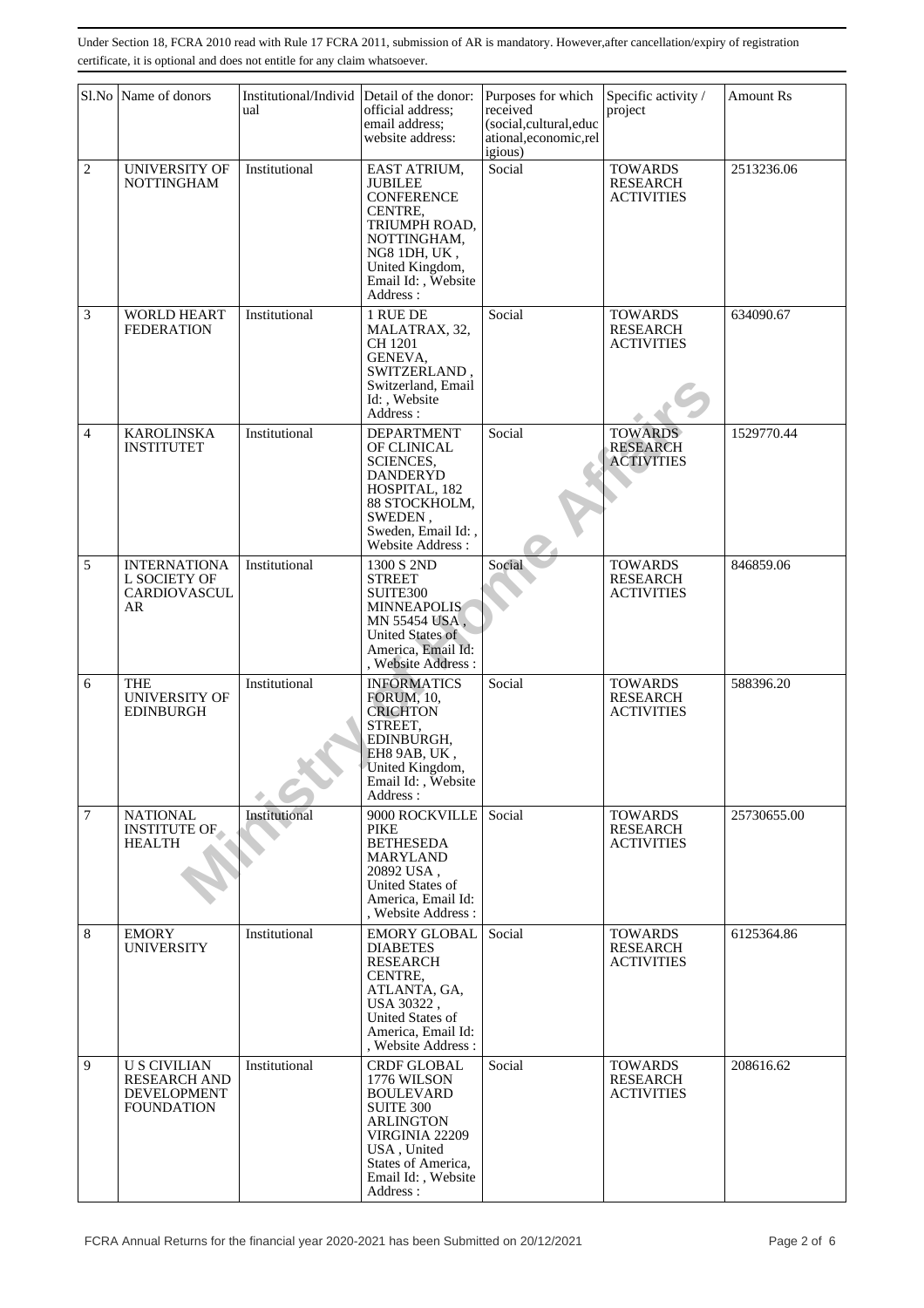| S1.No                                                     | Name of donors                                                                                                |                                                            | ual                                                                                                                             | Institutional/Individ Detail of the donor:                                                           | official address;<br>email address;<br>website address:                                                                                                    |         | Purposes for which<br>received<br>(social,cultural,educ<br>ational,economic,rel<br>igious)                                    |                                                        | Specific activity /<br>project                         |             | Amount Rs  |         |
|-----------------------------------------------------------|---------------------------------------------------------------------------------------------------------------|------------------------------------------------------------|---------------------------------------------------------------------------------------------------------------------------------|------------------------------------------------------------------------------------------------------|------------------------------------------------------------------------------------------------------------------------------------------------------------|---------|-------------------------------------------------------------------------------------------------------------------------------|--------------------------------------------------------|--------------------------------------------------------|-------------|------------|---------|
| 10                                                        |                                                                                                               | <b>INTERNATIONA</b><br>L SOCIETY OF<br><b>HYPERTENSION</b> | Institutional                                                                                                                   |                                                                                                      | 8,<br>WALDEGRAVE<br>ROAD,<br>TEDDINGTON,<br>MIDDLESEX,<br>LONDON, TW11<br>8GT, UK, United<br>Kingdom, Email<br>Id: , Website<br>Address:<br>12355, SUNRISE |         | Social                                                                                                                        |                                                        | <b>TOWARDS</b><br><b>RESEARCH</b><br><b>ACTIVITIES</b> |             | 1879199.15 |         |
| Institutional<br>11<br><b>HEALTH CARE</b><br>WITHOUT HARM |                                                                                                               |                                                            | VALLEY DRIVE,<br><b>SUITE 680,</b><br>RESTON, VA,<br>USA 20191,<br>United States of<br>America, Email Id:<br>, Website Address: |                                                                                                      | Social                                                                                                                                                     |         | <b>TOWARDS</b><br><b>RESEARCH</b><br><b>ACTIVITIES</b>                                                                        |                                                        | 17840473.55                                            |             |            |         |
| 12                                                        | <b>LONDON</b><br>Institutional<br><b>SCHOOL OF</b><br><b>HYGENE AND</b><br><b>TROPICAL</b><br><b>MEDICINE</b> |                                                            |                                                                                                                                 | <b>KEPPEL STREET</b><br>LONDON WC1E<br>7TH UK, United<br>Kingdom, Email<br>Id: , Website<br>Address: |                                                                                                                                                            | Social  |                                                                                                                               | <b>TOWARDS</b><br><b>RESEARCH</b><br><b>ACTIVITIES</b> |                                                        | 16876448.54 |            |         |
| received:                                                 |                                                                                                               |                                                            |                                                                                                                                 |                                                                                                      |                                                                                                                                                            |         | (b) Cumulative purpose-wise (social, cultural, educational, economic, religious) amount of all foreign contribution donations |                                                        |                                                        |             |            |         |
| Sl.No                                                     |                                                                                                               | Purpose                                                    |                                                                                                                                 |                                                                                                      |                                                                                                                                                            |         | Amount                                                                                                                        |                                                        |                                                        |             |            |         |
| $\,1$                                                     |                                                                                                               | Social                                                     |                                                                                                                                 |                                                                                                      |                                                                                                                                                            |         | 74773110.15                                                                                                                   |                                                        |                                                        |             |            |         |
| 3.                                                        |                                                                                                               |                                                            |                                                                                                                                 | Details of Utilisation of foreign contribution:                                                      |                                                                                                                                                            |         | (a) Details of activities/projects for which foreign contribution has been received and utilised (in rupees)                  |                                                        |                                                        |             |            |         |
| Sl. No.                                                   | vity                                                                                                          | Name of<br>project/acti   ocation                          | $\mathbf{Address}/\mathbf{L}$                                                                                                   | <b>Previous Balance</b>                                                                              |                                                                                                                                                            |         | Receipt during the year Utilised                                                                                              |                                                        |                                                        |             | Balance    |         |
|                                                           |                                                                                                               |                                                            |                                                                                                                                 | In cash                                                                                              | In Kind                                                                                                                                                    | In cash | In Kind                                                                                                                       | In cash                                                |                                                        | In Kind     | In cash    | In Kind |
| (1)                                                       | (2)                                                                                                           |                                                            | (3)                                                                                                                             | (4)                                                                                                  | (5)                                                                                                                                                        | (6)     | (7)                                                                                                                           | (8)                                                    | (9)                                                    |             | (10)       | (11)    |
|                                                           |                                                                                                               |                                                            |                                                                                                                                 | (b) Details of utilisation of foreign contribution:                                                  |                                                                                                                                                            |         |                                                                                                                               |                                                        |                                                        |             |            |         |

| Sl.No<br>$- - - -$ | Purpose<br>. | mount |
|--------------------|--------------|-------|
|                    | Social       |       |

## 3. Details of Utilisation of foreign contribution:

| Sl. No. | Name of<br>project/acti ocation<br><b>V1tV</b> |     | Address/L Previous Balance |         |         | Receipt during the year Utilised |         | Balance |         |         |
|---------|------------------------------------------------|-----|----------------------------|---------|---------|----------------------------------|---------|---------|---------|---------|
|         |                                                |     | In cash                    | In Kind | In cash | In Kind                          | In cash | In Kind | In cash | In Kind |
| (1)     | (2)                                            | (3) | (4)                        | (5)     | (6)     |                                  | (8)     | (9)     | (10)    |         |

(i) Utilisation\*\* for projects as per aims and objectives of the person/association(Rs.): 76310593.88

(ii) Total administrative expenses as provided in rule 5 of the Foreign Contribution (Regulation) Rules, 2011 (Rs.)

:6662093.00

(iii) Total utilisation of foreign contribution (Rs.) (i+ii):82972686.88

\*\* It is affirmed that the utilisation of foreign contribution is not in contravention of the provisions contained in the Foreign Contribution(Regulation) Act, 2010 (42 of 2010) and more particularly in section 9 and section 12 of the Act which, inter-alia, states that the acceptance of foreign contribution is not likely to affect prejudicially:

- (A) the soverignty and integrity of india; or.
- (B) the security, strategic, scientific or economic interest of the state; or
- (C) the public interest; or
- (D) freedom or fairness of election to any Legistature; or

(E) friendly relations with any foreign state; or

FCRA Annual Returns for the financial year 2020-2021 has been Submitted on 20/12/2021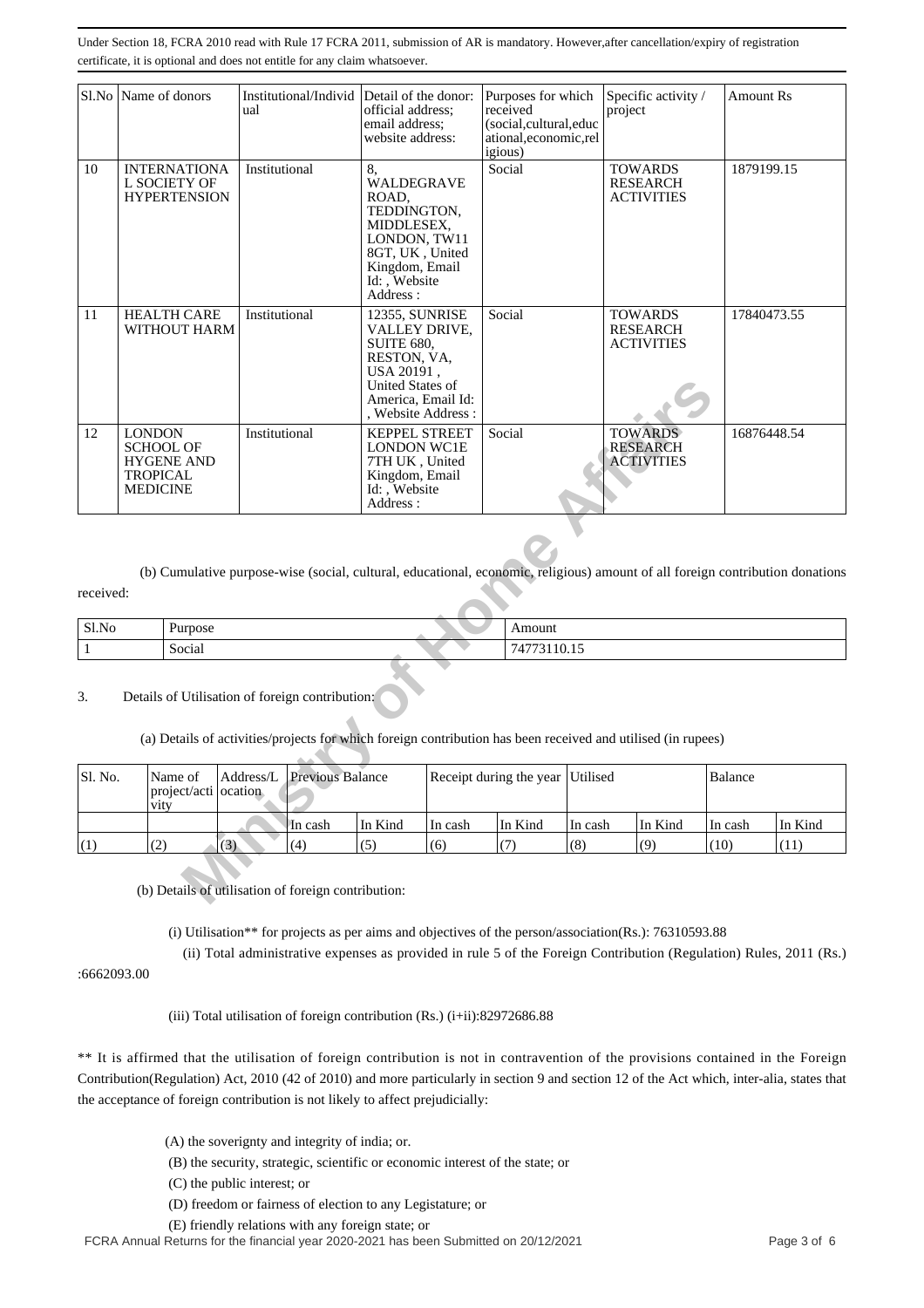(F) harmony between religious, racial, social, lingusitic or relgional groups, castes or communities.

(c) Total purchase of fresh assets (Rs.)

| Sl. No. | Name of project/activity    | Details of fresh assets | Objective of<br>acquiring fresh<br>assets | Cost of fresh assets<br>(In Rs.) |
|---------|-----------------------------|-------------------------|-------------------------------------------|----------------------------------|
| (i)     | Creation of movable assests | OFFICE EQUIPMENTS       | FOR PROJECT<br><b>USE</b>                 | 285960.00                        |
| (ii)    | Creation of movable assests | <b>COMPUTERS</b>        | FOR PROJECT<br><b>USE</b>                 | 545431.00                        |
| (iii)   | Creation of movable assests | FURNITURES AND FIXTURES | FOR PROJECT<br>USE                        | 24780.00                         |
|         | Total                       |                         |                                           | 856171.00                        |

| Sl. No. | Name of the person/association                                       | Date | Purpose | Amount |
|---------|----------------------------------------------------------------------|------|---------|--------|
| (1)     | (2)                                                                  | (3)  | (4)     | (5)    |
|         | (e) Total utilisation in the year $(Rs.(b+c+d) 83828857.88)$         |      |         |        |
| 4.      | Details of unutilised foreign contribution:                          |      |         |        |
|         | $(i)$ Total foreign contribution invested in term Deposite $(D_5)$ . |      |         |        |

- 4. Details of unutilised foreign contribution:
	- (i) Total foreign contribution invested in term Deposits (Rs.):

| Sl. No. | Name of the person/association                                                                              | Date | Purpose       | Amount |
|---------|-------------------------------------------------------------------------------------------------------------|------|---------------|--------|
| (1)     | (2)                                                                                                         | (3)  | (4)           | (5)    |
| 4.      | (e) Total utilisation in the year $(Rs.)(b+c+d)$ 83828857.88<br>Details of unutilised foreign contribution: |      |               |        |
| Sr. No. | (i) Total foreign contribution invested in term Deposits (Rs.):<br>Details                                  |      | Total(in Rs.) |        |
| (i)     | Opening Balance of FD                                                                                       |      | 32500000.00   |        |
| (ii)    | FD made during the year                                                                                     |      | 32500000.00   |        |
| (iii)   | Less: realisation of previous FD                                                                            |      | 30000000.00   |        |
|         | Closing balance of FD                                                                                       |      | 35000000.00   |        |
|         | (ii) Balance of unutilised foreign contribution, in cash/bank, at the end of the year(Rs):                  |      |               |        |
|         | (a) Cash in hand: 72384.00                                                                                  |      |               |        |
|         | (b) in FC designated bank account: 8225213.00                                                               |      |               |        |
|         | (c) in utilisation bank account(s): $3406296.00$                                                            |      |               |        |

- (a) Cash in hand: 72384.00
- (b) in FC designated bank account: 8225213.00
- (c) in utilisation bank account(s): 3406296.00
- 5. Details of foreigners as Key functionary/working/associated: 0
- 6. Details of land and building remained unutilised for more than two year:

| N <sub>O</sub><br>٦υ | -land<br>anc<br>ocation<br>building<br>ОŤ<br>$\overline{\phantom{0}}$ | ear<br>cauisition^<br>01<br>ac     | acquisition<br>ose | unutilisation<br>son<br>ΩT |
|----------------------|-----------------------------------------------------------------------|------------------------------------|--------------------|----------------------------|
| $\cdot$ 1            | $\overline{\phantom{a}}$<br>. <u>. .</u>                              | $\overline{\phantom{a}}$<br>$\sim$ |                    | ື                          |

(7) (a) Details of FCRA Account for receipt of foreign contribution (As on 31st March of the year ending):

| Name of the<br>Bank           | <b>Branch Address</b><br>With pincode) | Phone No.    | e-mail                               | <b>IFSC</b> Code | Account number         | Date of Opening<br>Account |
|-------------------------------|----------------------------------------|--------------|--------------------------------------|------------------|------------------------|----------------------------|
|                               |                                        | (3).         | (4)                                  | (5)              | (6)                    |                            |
| <b>STATE BANK</b><br>OF INDIA | 11Sansad Marg.<br>New Delhi 110<br>001 | 011-23374390 | fcra.00691@sbi.c SBIN0000691<br>0.1n |                  | XXXXXXX5368 18/02/2021 |                            |

(b) Details of another FCRA Account(if any,) for keeping or utilising (As on 31st March of the year ending)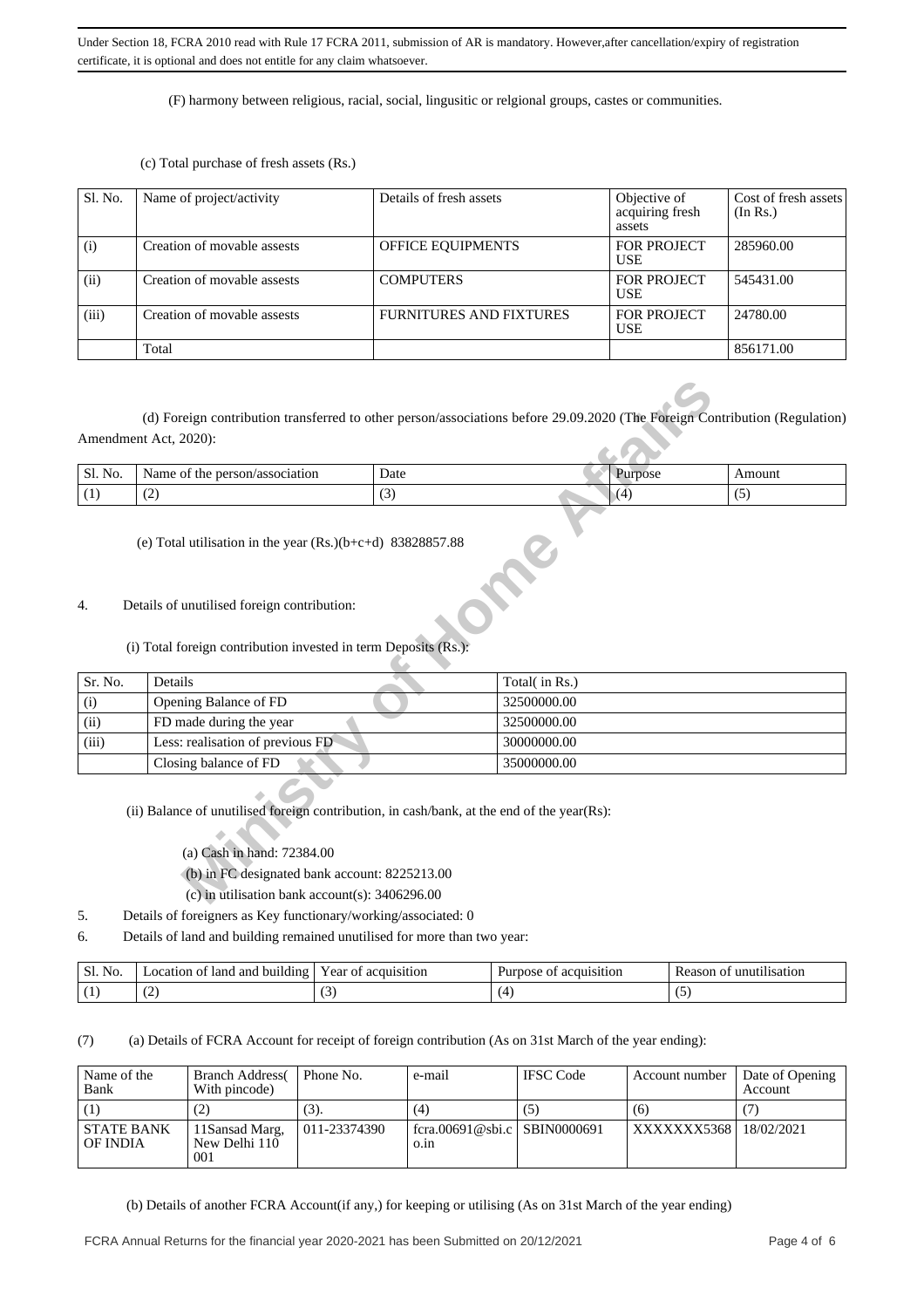| Name of the<br>Bank                                | <b>Branch Address</b><br>With pincode)                                                            | Phone No.    | E-mail                       | <b>IFSC</b> Code | Account No. | Date of Opening<br>Account |
|----------------------------------------------------|---------------------------------------------------------------------------------------------------|--------------|------------------------------|------------------|-------------|----------------------------|
| (1)                                                | (2)                                                                                               | (3).         | (4)                          | (5)              | (6)         | (7)                        |
| <b>STATE BANK</b><br>OF INDIA                      | 11Sansad Marg,<br>New Delhi 110<br>001. NEW<br>DELHI, Delhi,<br>Delhi                             | 011-23374390 | fcra.00691@sbi.c<br>o.in     | SBIN0000691      | XXXXXXX6054 | 18/02/2021                 |
| <b>STANDARD</b><br><b>CHARTERED</b><br><b>BANK</b> | M 1, South<br>Extension.,<br>Part-II, New<br>Delhi. PIN<br>110049<br>. NEW DELHI.<br>Delhi, Delhi | 011-46114837 | harendra.singh $@$<br>sc.com | SCBL0036032      | XXXXXXX2352 | 20/06/2001                 |

(c) Details of all utilisation bank accounts (if any) for utilisation of Foregin Contribution (As on 31st March of the year ending):

| $M_1$ , bouth<br>Extension.,<br>Part-II, New<br>Delhi, PIN<br>110049<br>, NEW DELHI,<br>Delhi, Delhi |                                                                                                                                                                                     | sc.com                                   |  | ΛΛΛΛΛΛΔΣΟ                                                                                                         |                                                                              |
|------------------------------------------------------------------------------------------------------|-------------------------------------------------------------------------------------------------------------------------------------------------------------------------------------|------------------------------------------|--|-------------------------------------------------------------------------------------------------------------------|------------------------------------------------------------------------------|
|                                                                                                      |                                                                                                                                                                                     |                                          |  |                                                                                                                   |                                                                              |
|                                                                                                      |                                                                                                                                                                                     |                                          |  |                                                                                                                   | N <sub>0</sub>                                                               |
|                                                                                                      | any foreign contribution was transferred to any Non FCRA registered<br>association?                                                                                                 |                                          |  |                                                                                                                   | No                                                                           |
|                                                                                                      | any functionary of the Association has been prosecuted or convicted under the<br>N <sub>0</sub><br>law of the land?                                                                 |                                          |  |                                                                                                                   |                                                                              |
|                                                                                                      | any asset created out of foreign contribution is registered in names other than the No<br>name of Association?                                                                      |                                          |  |                                                                                                                   |                                                                              |
|                                                                                                      | any domestic contribution has been created in any FCRA Account?                                                                                                                     |                                          |  |                                                                                                                   |                                                                              |
|                                                                                                      | the Association has received any foreign Contribution in an account other than<br>the designated FCRA receipt Account?                                                              |                                          |  |                                                                                                                   | N <sub>0</sub>                                                               |
|                                                                                                      | the Association has utilised foreign contribution for any purpose other than the<br>N <sub>0</sub><br>defined purposes in the FCRA certificate of registration or prior permission? |                                          |  |                                                                                                                   |                                                                              |
|                                                                                                      | the Association has invested any foreign contribution in any speculative activity<br>N <sub>0</sub><br>as defined in rule 4 of the Foreign Contribution (Regulation) Rules, 2011?   |                                          |  |                                                                                                                   |                                                                              |
|                                                                                                      | the Association or any of its functionary/office bearer has violated any of the<br>conditions as enumerated under sub-section (4) of section 12 of the Act?                         |                                          |  |                                                                                                                   |                                                                              |
|                                                                                                      | the Association has made expenditure on Administrative expenses exceeding 20<br>N <sub>0</sub><br>per cent of the foreign contribution received?                                    |                                          |  |                                                                                                                   |                                                                              |
|                                                                                                      | any fixed asset acquired out of foreign contribution has been sold out?                                                                                                             |                                          |  |                                                                                                                   | N <sub>0</sub>                                                               |
|                                                                                                      | sale proceed of above fixed asset has been diverted / has not been deposited in<br>FCRA Account?                                                                                    |                                          |  |                                                                                                                   |                                                                              |
|                                                                                                      | any FD proceeds has been credited in any account other than FCRA Account?                                                                                                           |                                          |  |                                                                                                                   |                                                                              |
|                                                                                                      | any organization/entity not belonging to the Association is being<br>N <sub>0</sub><br>managed/financially supported by the Association?                                            |                                          |  |                                                                                                                   |                                                                              |
|                                                                                                      |                                                                                                                                                                                     |                                          |  |                                                                                                                   | No                                                                           |
|                                                                                                      |                                                                                                                                                                                     | *Whether during the period under report: |  | $na$ $cnu a.singnu$<br><b>PCDLANDONNY</b><br>the Association has utilised any foreign contribution outside India? | any foreign contribution was transferred to any FCRA registered association? |

\*Note: Wherever the answer of above question is in 'yes', brief details must be provided.

#### **Declaration**

I/We PRABHAKARAN DORAIRAJ hereby declare that the above particulars furnished by me are true and correct

I also affirm that the receipt of foreign contribution and its utilisation have not been violative of any of the provisions of the Foreign Contribution (Regulation) Act, 2010 (42 of 2010), and the rules, notifications or orders issued thereunder from time to time and the foreign contribution was utilised for the purpose(s) for which the person/association was granted registration/prior permission by the Central Government.